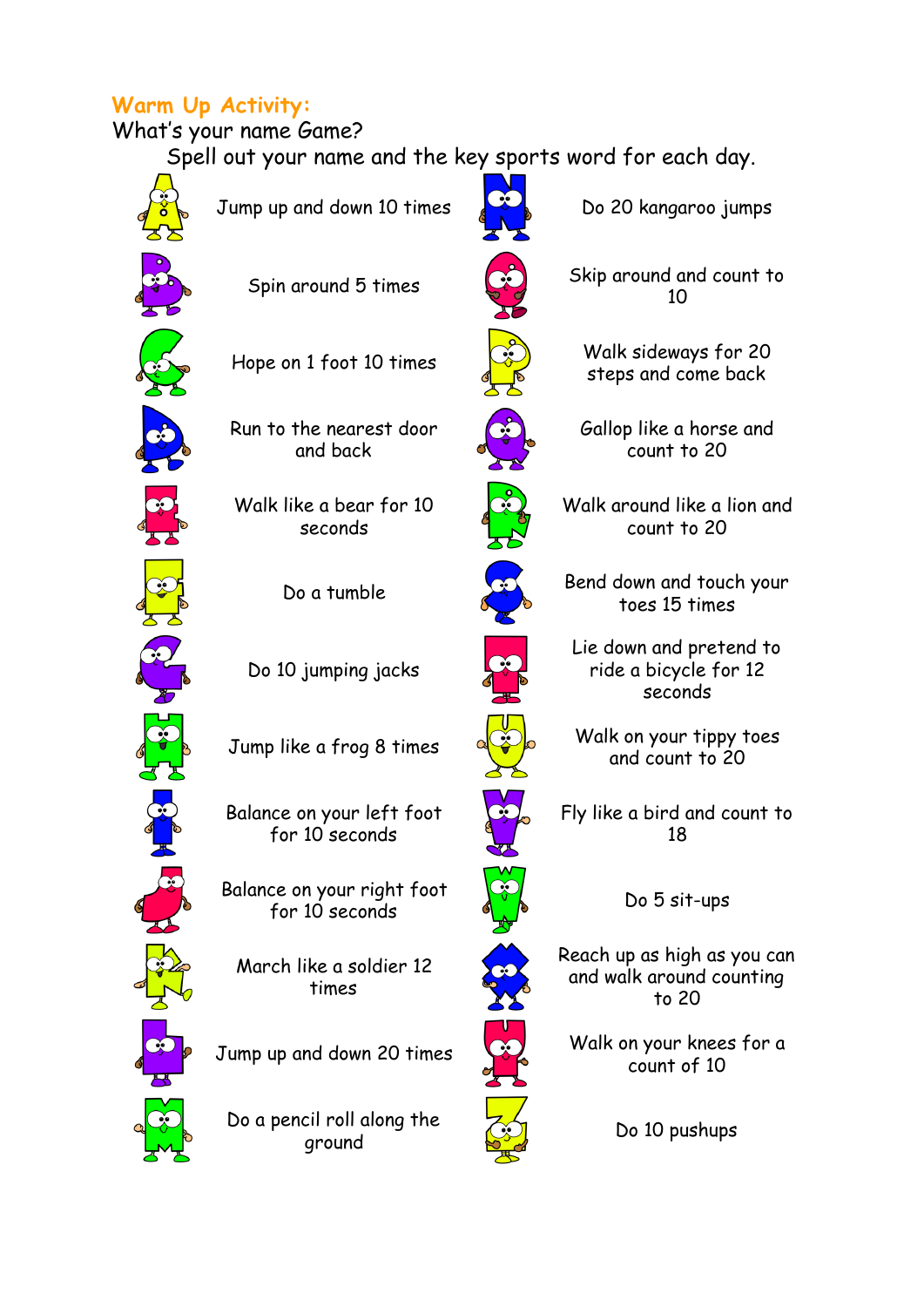#### **Schedule of Activities**

#### **Day 1:**

Warm up: Spell: Junior: ball Senior: Basketball **Activity 1:** Long jump **Activity 2:** Hurdles **Activity 3:** Dress up race

#### **Day 2:**

Warm up: Spell: Junior: hop Senior: Tennis **Activity 1:** Bowling with household items **Activity 2:** Foot bowling **Activity 3:** Keepie uppies with a ball or balloon

#### **Day 3:**

Warm up: Spell: Junior: **skip** Senior: Long jump **Activity 1:** Skipping **Activity 2:** Tic tac toe race **Activity 3:** Step ups

## **Day 4:**

Warm up: Spell: Junior: **jump** Senior: **Football Activity 1:** Just Dance **Activity 2:** Puzzle Race **Activity 3:** Crab crawl race/ balancing race

#### **Day 5:**

Warm up: Spell: Junior: play Senior: We love sports '**Fun for All' Day**: 9.00-9.15 - Egg and spoon race 9.15-9.30 - Sack race 9.30 - 9.45 - Welly toss 9.45 - 10.10 - Kick to score 10.10 - 10.30 - Target throwing

#### 10.30 - 11.00 - Break

11.00- 11.15 - Beat the clock 11.15- 11.30 - Free dance 11.30 - 11.45 - Scavenger Hunt 11.45 - 12.00 - Sponge 12.00 - 12.15 - Flip cup 12.15 - 12.30 - Laundry basket

#### 12.30 - 1.00 - Lunch

1.00 - 1:30 -Obstacle course 1:30 - 1:45 Speed bounce over cereal box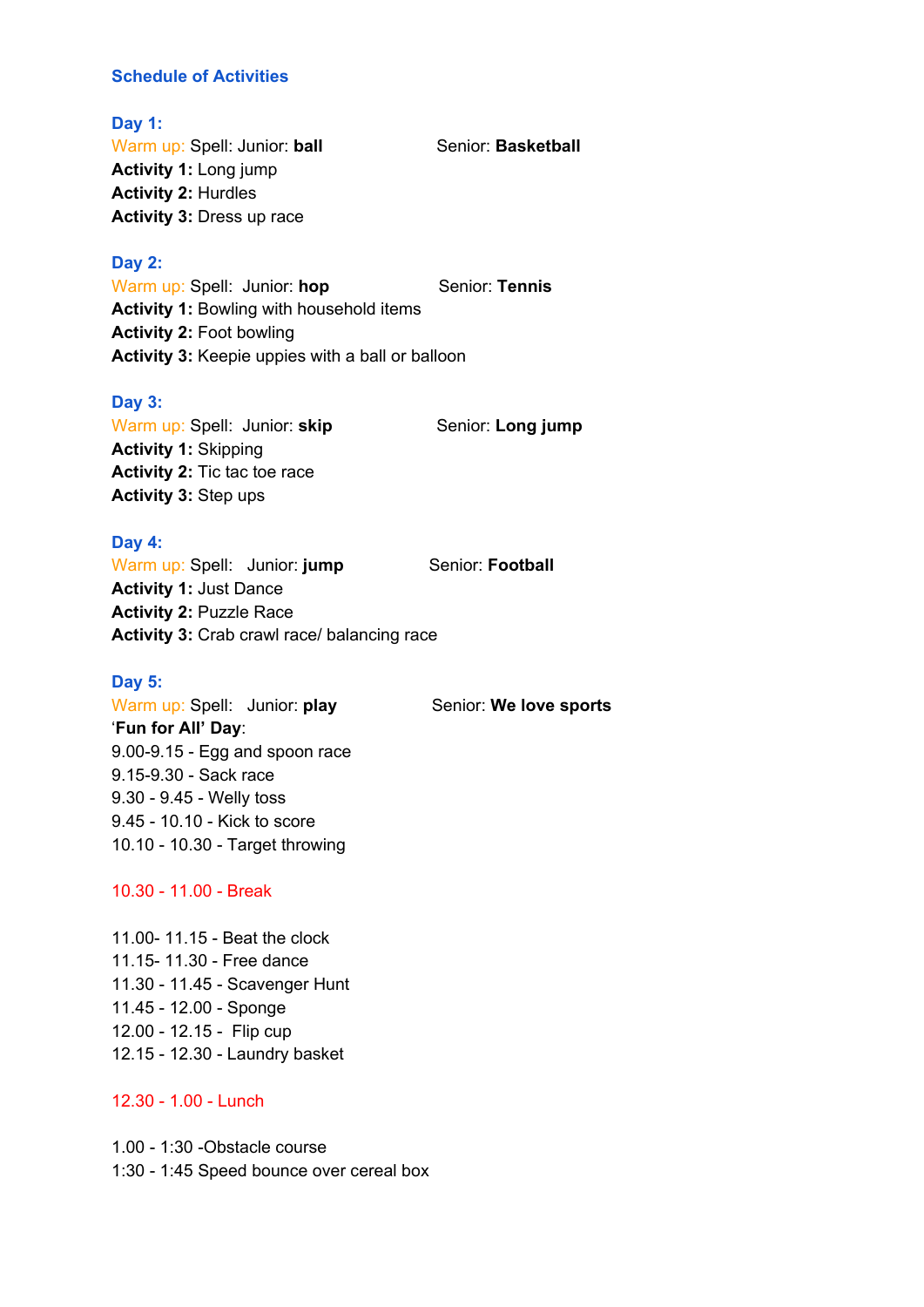| Day 1                                                                                                                                                                                                     | Day 2                                                                                                                                                                                                                                                                                                                                                                          | Day 3                                                                                                                                                                                                                                                                                         | Day 4                                                                                                                                                                                                                                                             |
|-----------------------------------------------------------------------------------------------------------------------------------------------------------------------------------------------------------|--------------------------------------------------------------------------------------------------------------------------------------------------------------------------------------------------------------------------------------------------------------------------------------------------------------------------------------------------------------------------------|-----------------------------------------------------------------------------------------------------------------------------------------------------------------------------------------------------------------------------------------------------------------------------------------------|-------------------------------------------------------------------------------------------------------------------------------------------------------------------------------------------------------------------------------------------------------------------|
| Long Jump<br>Stand with your legs<br>together and see<br>how far you can<br>jump!<br>Friday 5th June 2020<br><b>Long Jump</b><br>Stand with your legs<br>together and jump. Who<br>can jump the furthest? | <b>Bowling with</b><br>household items<br>You will need:<br><b>Tennis ball</b><br>Teddies/ dolls/water<br>bottles/empty milk<br>cartons<br>Set up some<br>teddies/ dolls/water<br>bottles/empty milk<br>cartons in a row.<br>Get a tennis ball or<br>football. Stand a few<br>metres back and<br>roll the ball towards<br>your targets. See<br>how many you can<br>knock down. | <b>Skipping</b><br>You will need:<br>Skipping rope<br>Practise your<br>skipping skills. How<br>many skips can you<br>do without<br>stopping?Create<br>your own skipping<br>rhyme if you wish.                                                                                                 | <b>Just Dance</b><br>You will need:<br>Youtube<br>https://m.youtube.co<br>m/watch?v=YA8BIE-<br>2H5k<br>Or dance to your<br>favourite piece of<br>music                                                                                                            |
| <b>Hurdles</b>                                                                                                                                                                                            | <b>Foot bowling</b>                                                                                                                                                                                                                                                                                                                                                            | <b>Tic tac toe</b>                                                                                                                                                                                                                                                                            | <b>Puzzle race</b>                                                                                                                                                                                                                                                |
| You will need:<br>Items to jump over.<br>Gather some items<br>from around the<br>house to jump over-<br>such as boxes,<br>cartons etc.<br>Lay them out across<br>the room/garden<br>and jump over them.   | You will need:<br>Ball<br>Teddies/ dolls/water<br>bottles/empty milk<br>cartons<br>Set up some<br>teddies/ dolls/water<br>bottles/empty milk<br>cartons in a row.<br>Get a tennis ball or<br>football. Stand a few<br>metres back and<br>kick the ball. See<br>how many you can<br>knock down.                                                                                 | You will need:<br>2 sets of different<br>coloured socks or<br>clothes pegs.<br>Set out a 3 x 3 grid<br>for tic tac toe (x's<br>and o's.) Mark out a<br>start line. Mark out a<br>throw line a couple<br>of metres from the<br>grid. The aim of the<br>game is to get three<br>socks in a row. | You will need:<br>A puzzle<br>Get a jigsaw or<br>puzzle and hide<br>pieces of the puzzle<br>around the<br>garden/house.<br>Find the pieces and<br>make the puzzles.<br><b>Challenge: Time</b><br>yourself. See can<br>you do it faster the<br>second time around. |
| Dress up race                                                                                                                                                                                             | Keepie uppies                                                                                                                                                                                                                                                                                                                                                                  | Step ups                                                                                                                                                                                                                                                                                      | Crab race or<br>balancing                                                                                                                                                                                                                                         |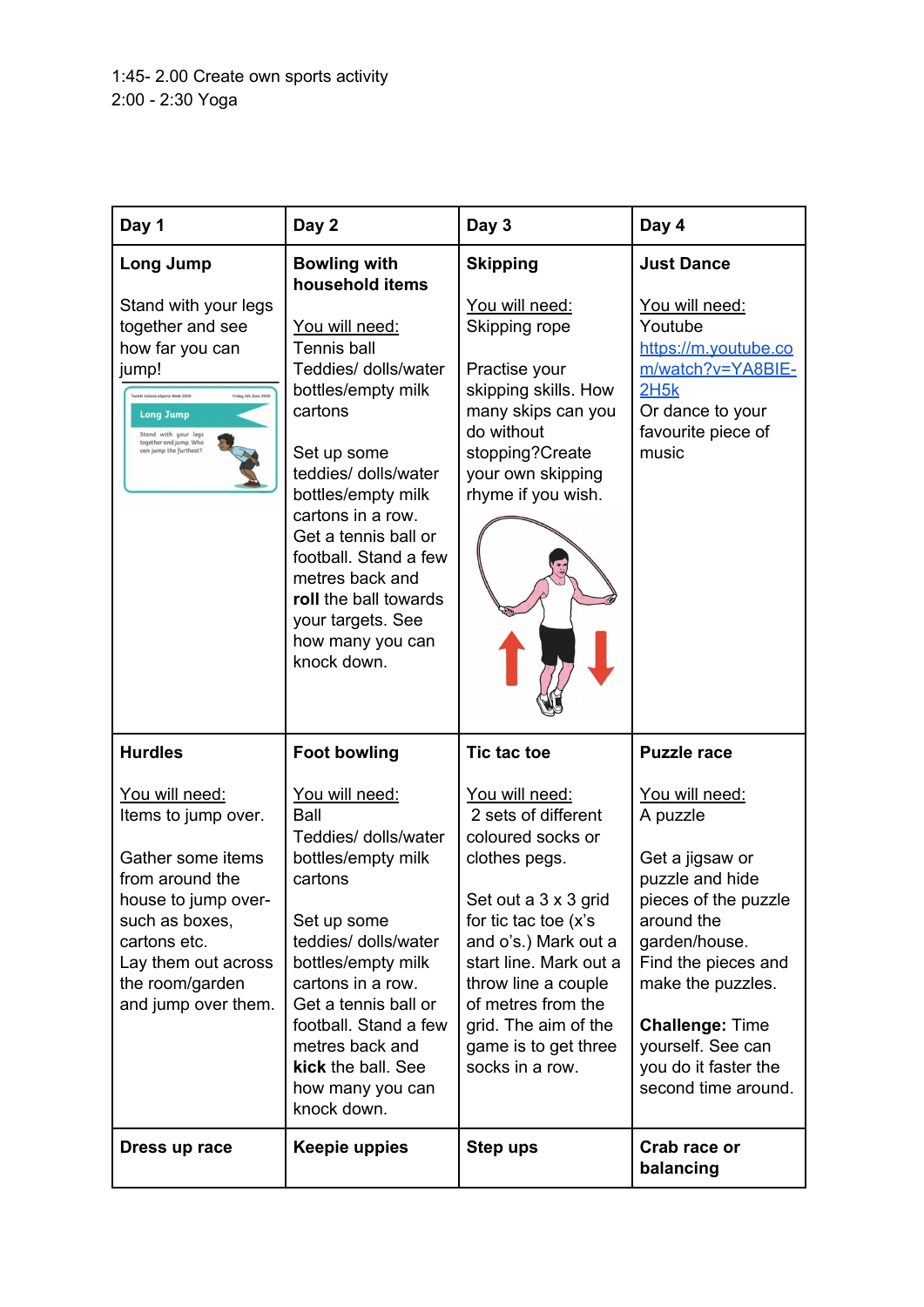| You will need:<br>4 items of clothing/<br>accessories. E.g.<br>trousers, top,<br>sunglasses, hat etc.<br>4 bases<br>Put one item at each<br>base.                                                                                                       | You will need:<br><b>Balloon or football</b><br>Use a balloon or<br>football to and see<br>how long you can<br>keep the ball/balloon<br>up without allowing<br>it to hit the ground. | You will need:<br>Steps, stairs or curb<br>Find a step (stairs/a<br>kerb outside), and<br>see how many times<br>you can step up and<br>down in 1 minute. | A crab race is a kind<br>of race done on all<br>fours with your<br>stomach facing<br>upwards. In this<br>position, you shuffle<br>around a racing<br>area like a crab.                        |
|---------------------------------------------------------------------------------------------------------------------------------------------------------------------------------------------------------------------------------------------------------|--------------------------------------------------------------------------------------------------------------------------------------------------------------------------------------|----------------------------------------------------------------------------------------------------------------------------------------------------------|-----------------------------------------------------------------------------------------------------------------------------------------------------------------------------------------------|
| Race: when you get<br>to each base put on<br>the item from that<br>base. You cannot<br>move on until you<br>have it on. Progress<br>to the next bases<br>doing the same until<br>you have reached<br>all bases and you<br>have all the items on<br>you. | Use different body<br>parts to keep it up.                                                                                                                                           | shutterstock.com · 295464116                                                                                                                             | Balancing - can you<br>balance<br>socks/beanbag on<br>your head and run<br>up and down the<br>lawn/house can you<br>keep it balanced on<br>your head without it<br>falling off.<br>twinkl.com |
| <b>Challenge: Time</b><br>yourself.                                                                                                                                                                                                                     |                                                                                                                                                                                      |                                                                                                                                                          |                                                                                                                                                                                               |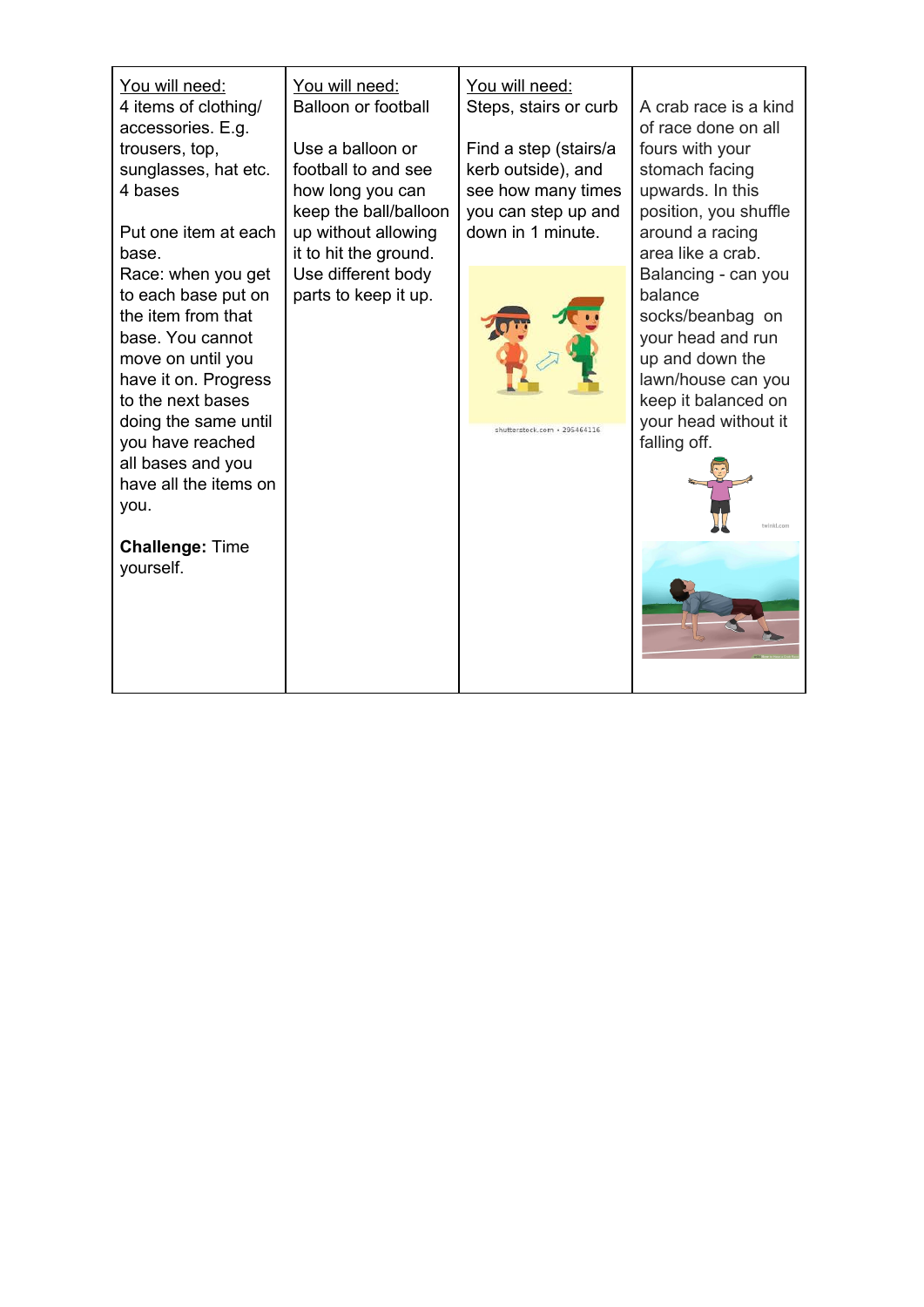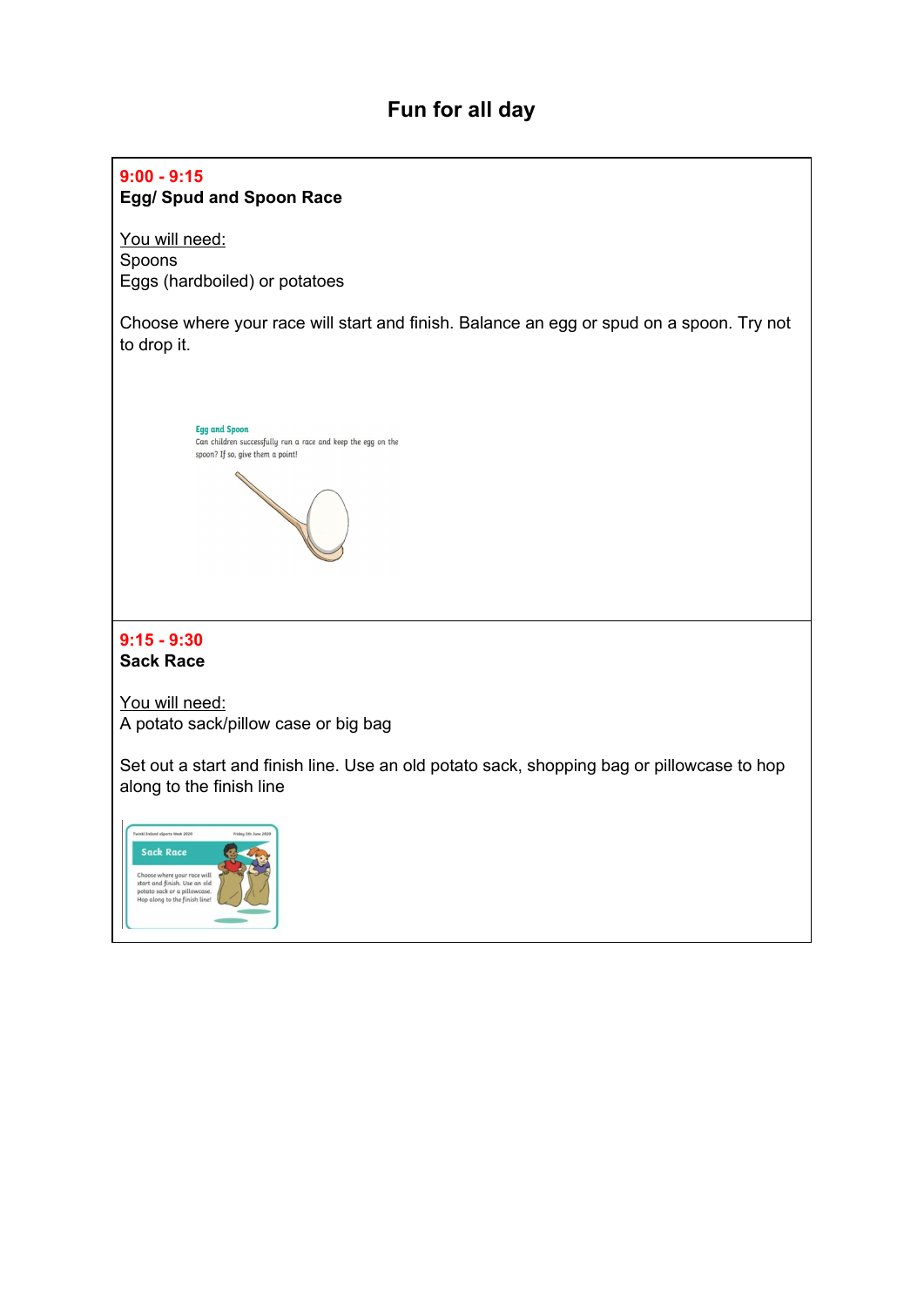## **9:30 - 9:45 Welly/ Shoe Toss**

You will need: Welly / Shoe

See who can throw a welly the furthest. Mark your spot with a cone/ shoe/ other items of choice.



#### **9:45 - 10:10 Kick to Score**

You will need: Ball of any description Targets - sheets of paper with scores marked on them Tape or bluetac to stick the targets to the wall

Draw or stick target areas at various heights on a wall. Points can be placed in the centre of each target from 1 to 5. Pupils are given a score to achieve e.g. 10. Pupils must kick and hit the targets on the wall to achieve that score or add up numbers to reach a higher number.



## **10:10 - 10:30 Target throwing**

You will need: Hula hoop or basket Clothes pegs or balled up socks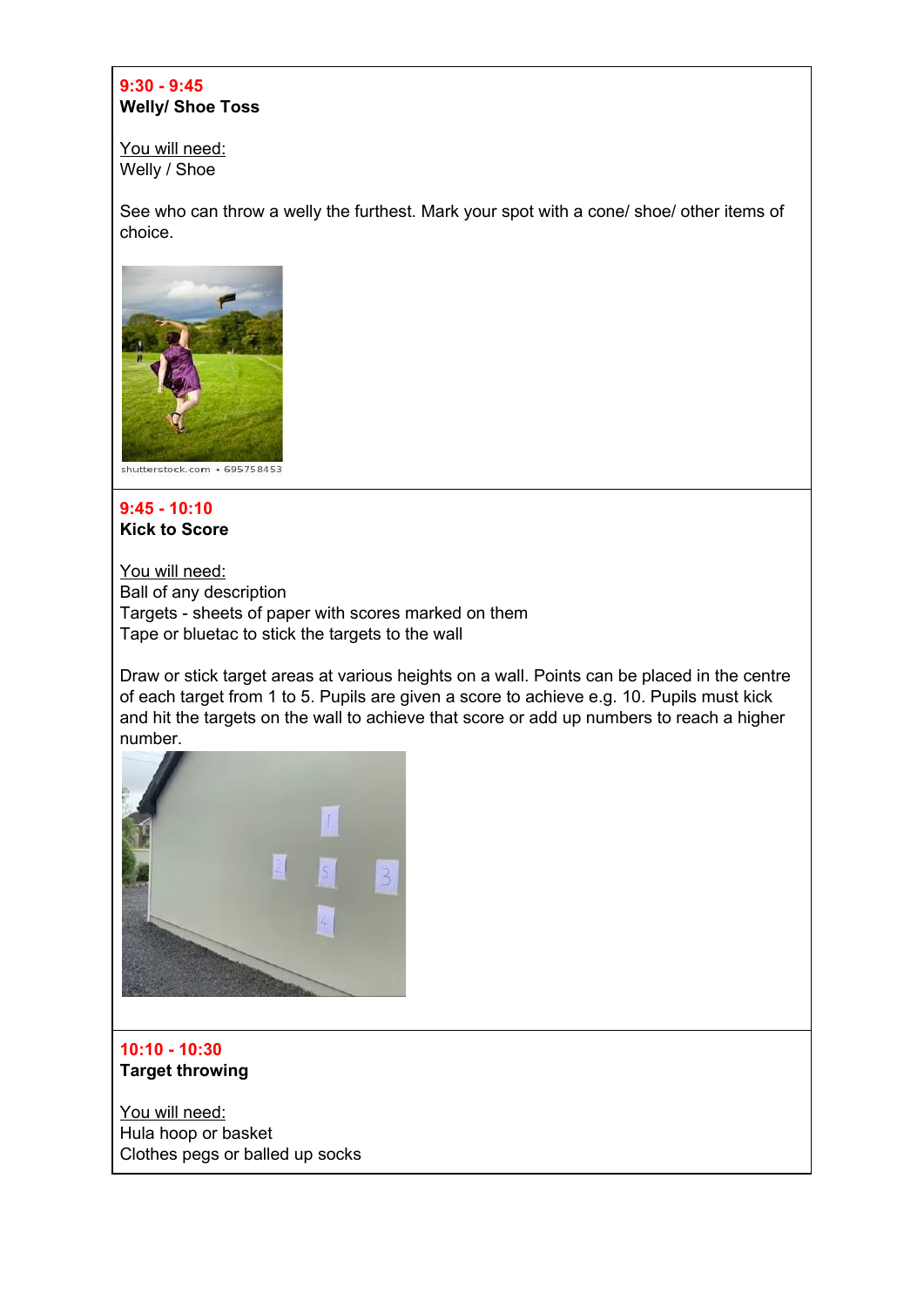| Choose your target. It could be a basketball hoop, a hula hoop or even a basket. Measure<br>a set distance from the target (e.g. 2 meters). See how many clothes pegs you can get<br>into the target in one minute! |
|---------------------------------------------------------------------------------------------------------------------------------------------------------------------------------------------------------------------|
| 10:30 - 11:00 Break                                                                                                                                                                                                 |

**11:00 - 11:15**

**Beat the Clock**

You will need: 10 household items

Place 10 household/ garden items at the end of the garden (around 10 metres away). Run down and take 1 item at a time back to the starting line. You have 1 minute to see how many items you can get back.

Items must be placed at the starting line - no throwing!

**11:15 - 11:30 Free Dance**

You will need: Music Space to dance

Play some music and dance around the room :)

Try to dance…

- 1. At different speeds
- 2. With different body parts
- 3. Using classic dance moves such as twisting, disco dancing and spinning

Youtube links to some song suggestions: <https://youtu.be/jv-pYB0Qw9A> <https://youtu.be/Suzm8thg13M> <https://youtu.be/zIOVMHMNfJ4>

| $11:30 - 11:45$                       | <b>My Five Senses Scavenger Hunt</b>                                                         |
|---------------------------------------|----------------------------------------------------------------------------------------------|
| <b>Scavenger Hunt</b>                 | Something smooth<br>Something rough<br>Something that<br>makes a noise                       |
| You will need:<br><b>Attached PDF</b> | $\bullet$<br>Something round<br>Something yellow<br>Something that<br>came from a plant<br>⊕ |
|                                       | Something that<br>Something long<br>Something                                                |
|                                       | has a smell<br>man-made<br>R,<br>B                                                           |
|                                       | Something soft<br>Something red<br>Something<br>you can eat<br>飍,<br>ê                       |
|                                       |                                                                                              |
| 11:45 - 12:00<br><b>Water Race</b>    |                                                                                              |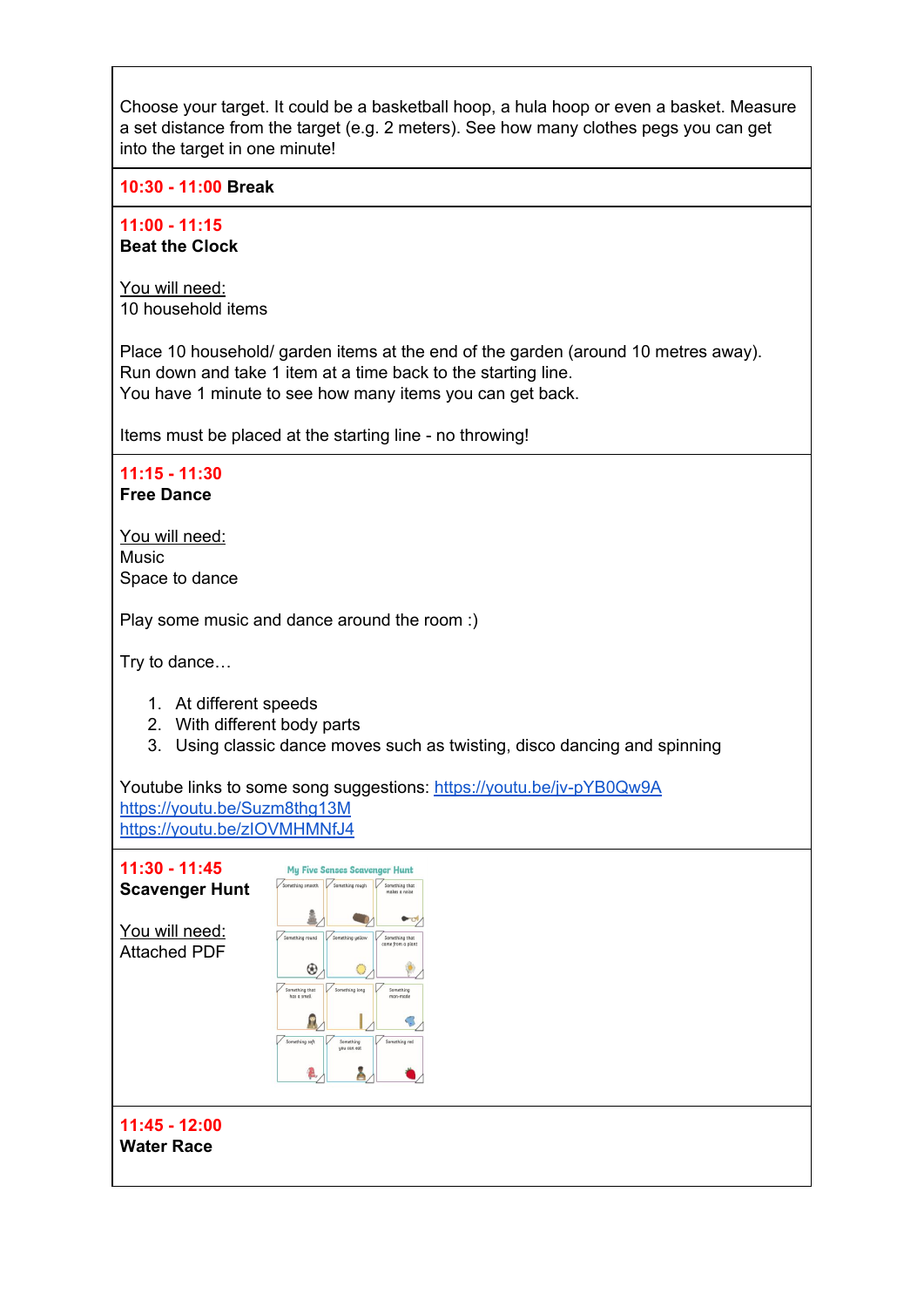You will need: One large container filled with water Two buckets/basins **Water** A cup or a sponge

At the start line have the large container filled with water. Put the two basins on opposite ends of the garden/room. The aim of the race is to take water from the main container at the start of the race using the sponge or cup. You run with it to your bucket at the other end of the garden or room. The winner is the person who fills their bucket first or whichever person fills their bucket the most.



#### **12:00 - 12:15 Flip Cup**

You will need:

Flat surface like a table where you can place the cup at the edge. Plastic cups

Stand a plastic cup upright with some of the base sticking off the edge of the table. Try to flip it around to land upside down. See how many times you can flip it in a minute.



## **12:15 - 12:30 Laundry Basket/ Bucket throw**

You will need: Laundry basket; socks Gather items from around the house to throw (socks, teddies etc).

Stand away from the laundry basket and try to throw the items into the laundry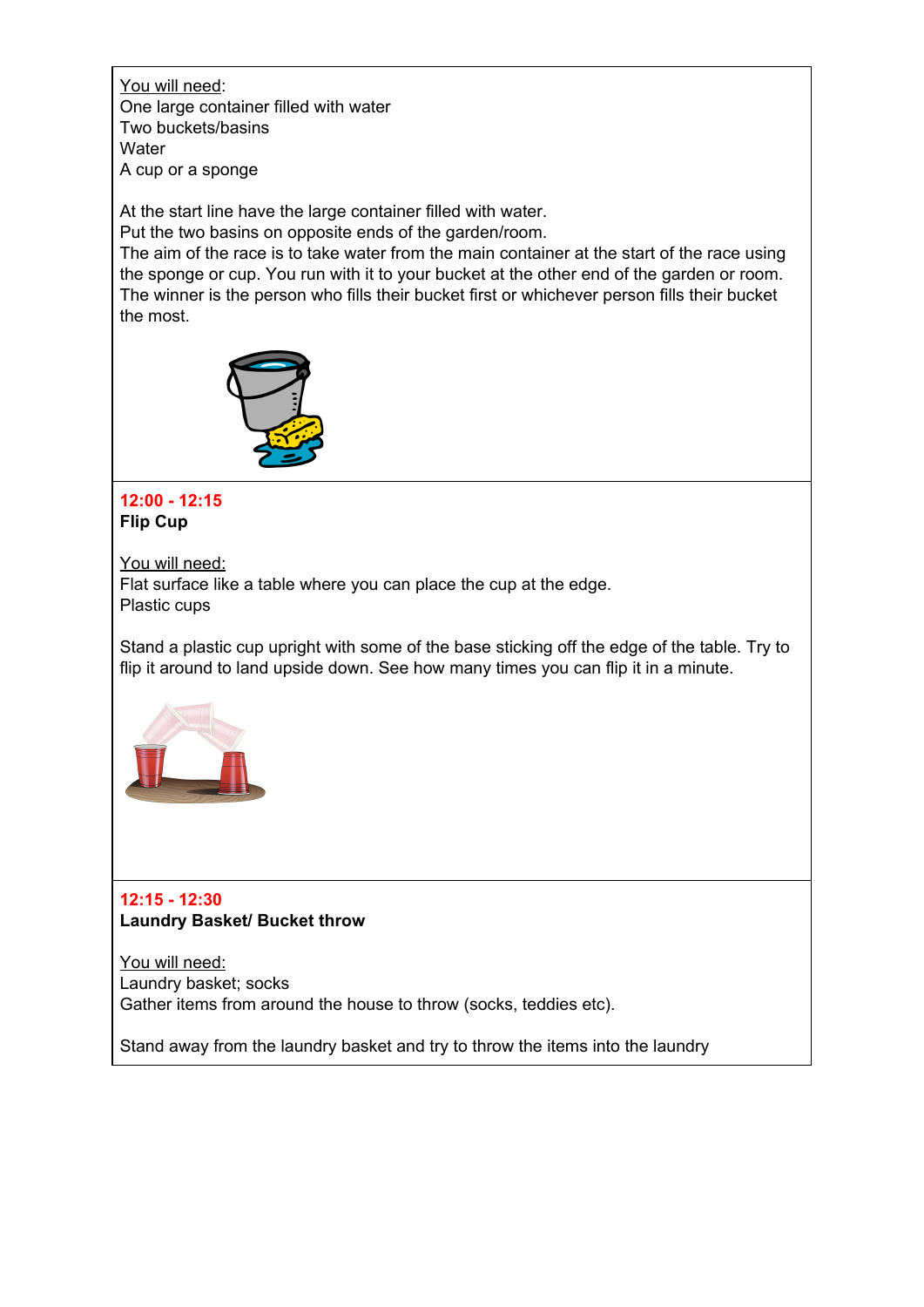

## **12:30 - 1:00 Lunch Break**

#### **1.00-1.30 Obstacle Course**

You will need:

Use items from around the house and garden to create an obstacle course.

Example: lay a skipping rope along the ground and walk across it like a tightrope.Line up kitchen chairs as a tunnel.Be creative! For older pupils why not carry a plastic cup of water while completing the obstacle course.



## **1:30 - 1:45 Speed Bounce over cereal box**

You will need: A cereal box or something to jump over.

.

See how many times you can jump from one side of a cereal box to the other side of the box in 1 minute